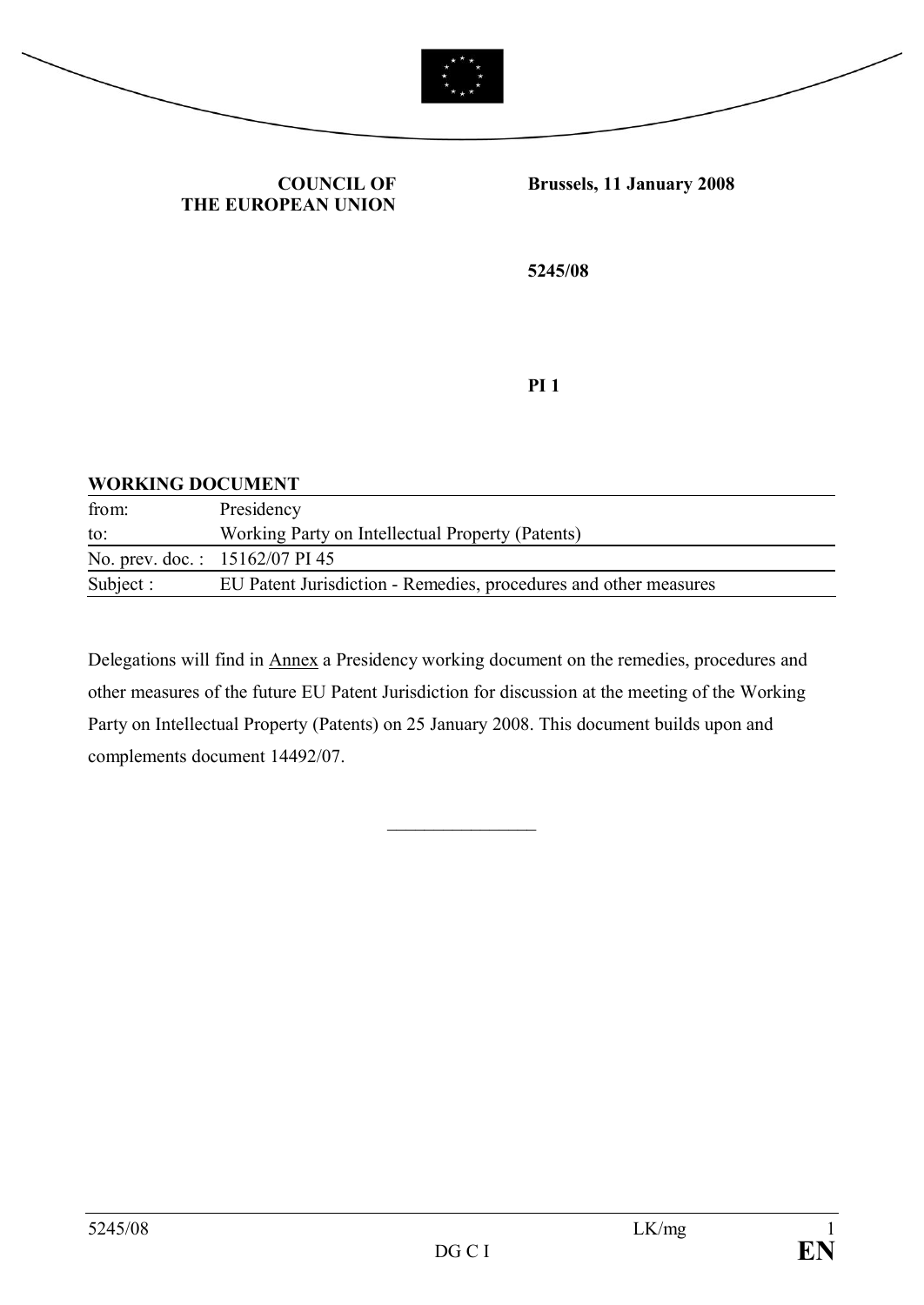# **Introduction**

The proposed EU-Patent Jurisdiction ("the Court") would constitute a Community jurisdiction with uniform remedies and procedures. This document presents an outline of the remedies, procedures and other measures that the first and second instances of the Court could apply.

The rules should be tailor-made for patents and ensure expeditious and high quality decisions, striking a fair balance between the interests of right holders and other parties. Moreover, they should provide for cost-effectiveness of procedures and thus facilitate access to justice, in particular for SMEs.

The future rules should to a great extent be based on Directive 2004/48/EC of the European Parliament and the Council of 29 April 2004 on the enforcement of intellectual property rights (OJ 2.6.2004, L 195/16) and on the work carried out in the context of EPLA, in particular the draft European Patent Litigation Agreement (EPLA, version 7.12.2005); the draft Statute of the European Patent Court (version 9.9.2005) and the Second Venice Resolution of the European Patent Judges Association relating the rules of procedure of a European Patent Court (4 November 2006).

This working document does not contain an exhaustive list of issues but addresses those elements which seem to be important for patent litigation and require an early discussion. The document complements the revised Presidency's working document "Towards an EU-Patent Jurisdiction – Points for discussion" regarding the main features of the envisaged EU patent jurisdiction (14492/07 PI 42).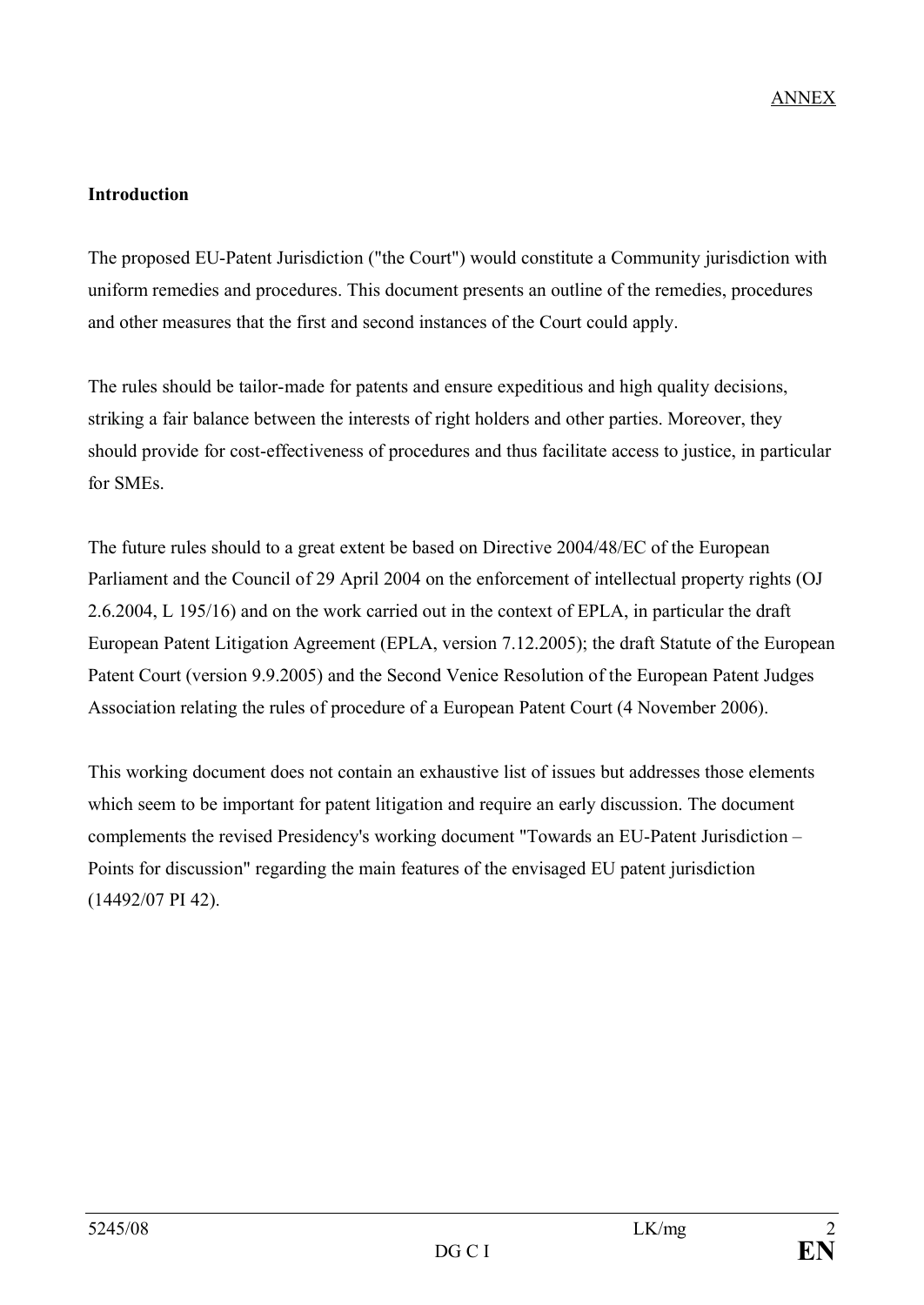# **1. General**

The divisions of the Court should deliver high standard work in all phases of the proceedings. The rules should be appropriate for the speciality of patent litigation. The Court must deal with cases in ways which are proportionate to their importance and complexity. To this end the judges need to dispose of a variety of necessary instruments adapted to the specificities of patent litigation and containing an appropriate level of flexibility.

A basic feature should be that the Court must be able to work rapidly and within certain deadlines. This requires that the panels and individual judges respect strict internal working methods. But parties also have a responsibility. They should put their best case forward as soon as possible, and the Court should not grant extensions of time limits without good cause.

The rules should strike a fair balance between the interests of patent holders and other parties. They should be effective and dissuasive but also fair and equitable and not be unnecessarily costly. In order to take away fears that the creation of an EU-wide court would increase unfair litigation, the rules should be designed and applied in such a manner as to avoid the creation of barriers to legitimate trade and to provide for sound safeguards against their abuse. The Court must in particular guarantee that these rules are not used to restrict competition in an unlawful manner.

The proceedings need in principle to be open to the public unless it is necessary to maintain proceedings confidential in the interests of the parties or in the general interest of justice or public order.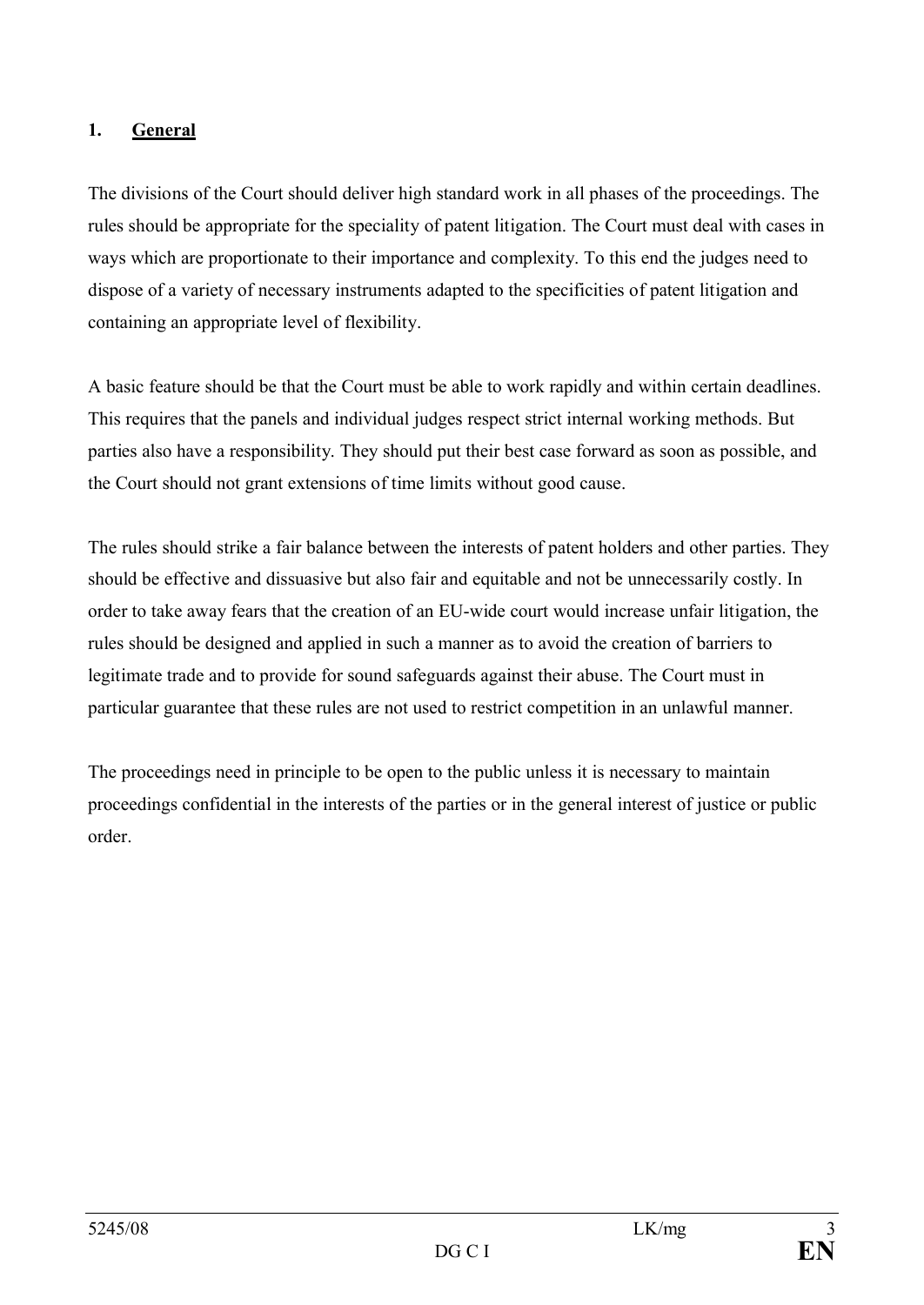### **2. Remedies**

# **2.1 Evidence**

Obtaining evidence about the other party's product or process is often crucial, especially when the right holder tries to prove infringement. It needs to be reflected what the approach of the Court should be on evidence, rules concerning evidence, the availability of discovery, cross-examination of witnesses, and the result of experiments.

In infringement cases, the evidence is usually to be found under the control of the infringer (manufacturer or distributor). The main rule should therefore be that the Court may order the production of specified evidence which lies in the control of the alleged infringer. Under certain conditions it should even be possible for the Court to order a third party to produce specified and relevant evidence. When there are good reasons to expect that evidence would be destroyed, the Court should be able to order the preservation of evidence.

The Court could also be given the authority to permit the inspection of commercial premises without notice by a qualified person who may search for goods, materials, devices etc. In this context, the Court could accept that a detailed description or a sample of the "evidence" may be considered sufficient proof for the whole. This procedure, known in patent law as *saisiecontrefaçon*, is an example of good practice which already exists in certain Member States. It would enable proof of infringement to be brought very efficiently and at a moderate cost.

But the interests of the defendant also need to be adequately protected. "Fishing expeditions" must be avoided and the production of evidence should, for example, be subject to the protection of confidential information. If the orders would affect third parties, their interest should be taken into account and they should, for instance, be given the opportunity to submit observations.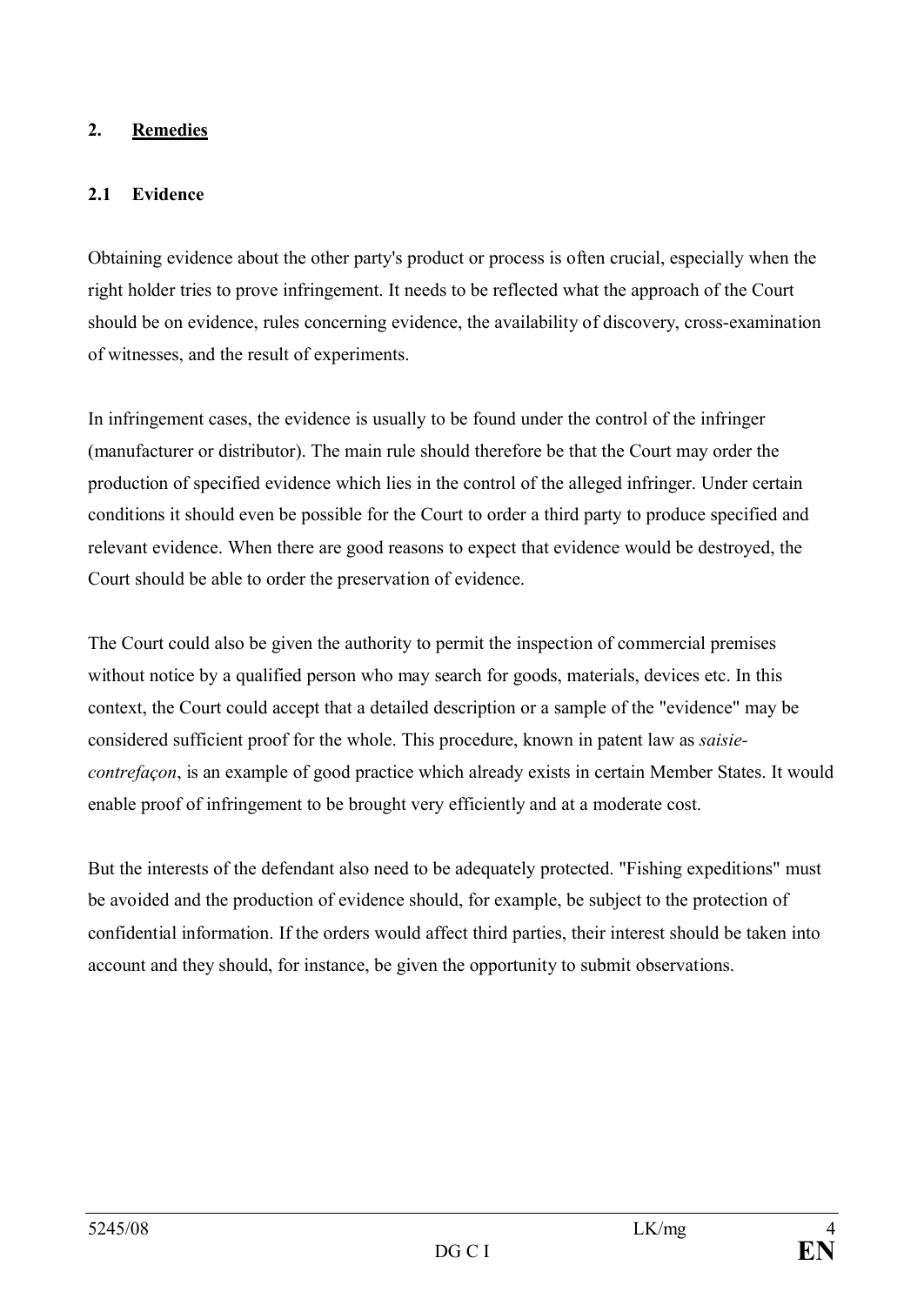#### **2.2 Injunctions**

The possibility to take quick action against alleged patent infringements is extremely important for the right holder. It should be possible to obtain injunctions very rapidly and the Court should be authorised to grant injunctions with legal effect in the whole EU. However, in order to strike a fair balance the applications these measures should be subject to safeguards to protect the alleged infringer.

Interlocutory injunctions should stop any impending infringement, or forbid the continuation of the alleged infringement. The Court could also order the seizure of the goods suspected of infringing a patent right so as to prevent their distribution within the channels of commerce. When the recovery of damages is likely to become difficult or impossible, the Court could be authorized to order the seizure of property of the alleged infringer, including the blocking of his bank accounts. Another essential tool for the proprietor would be that the Court orders a party to refrain from removing assets beyond the jurisdiction of the Court so as to frustrate a judgement *(freezing order*, or *Mareva injunction)*.

An important safeguard should be that injunctions may only be granted if the right holder provides adequate evidence to substantiate his claim. The party who seeks the injunction should in principle make full and frank disclosure of the case given the risks for de defendants. The injunction may also be subject to the lodging of adequate guarantees (including financial guarantees) by the applicant to ensure any compensation of the prejudice suffered by the defendant if in proceedings on the merits the claims are subsequently judged to be unfounded. The applicant needs to institute proceedings leading to a decision on the merits of the case within a reasonable interval. Special safeguards should be built in when the Court issues an order without the other party having been heard (*inaudita altera parte*). In such situations, for example, the defendant should have the right to request a review of the order, including the right to be heard.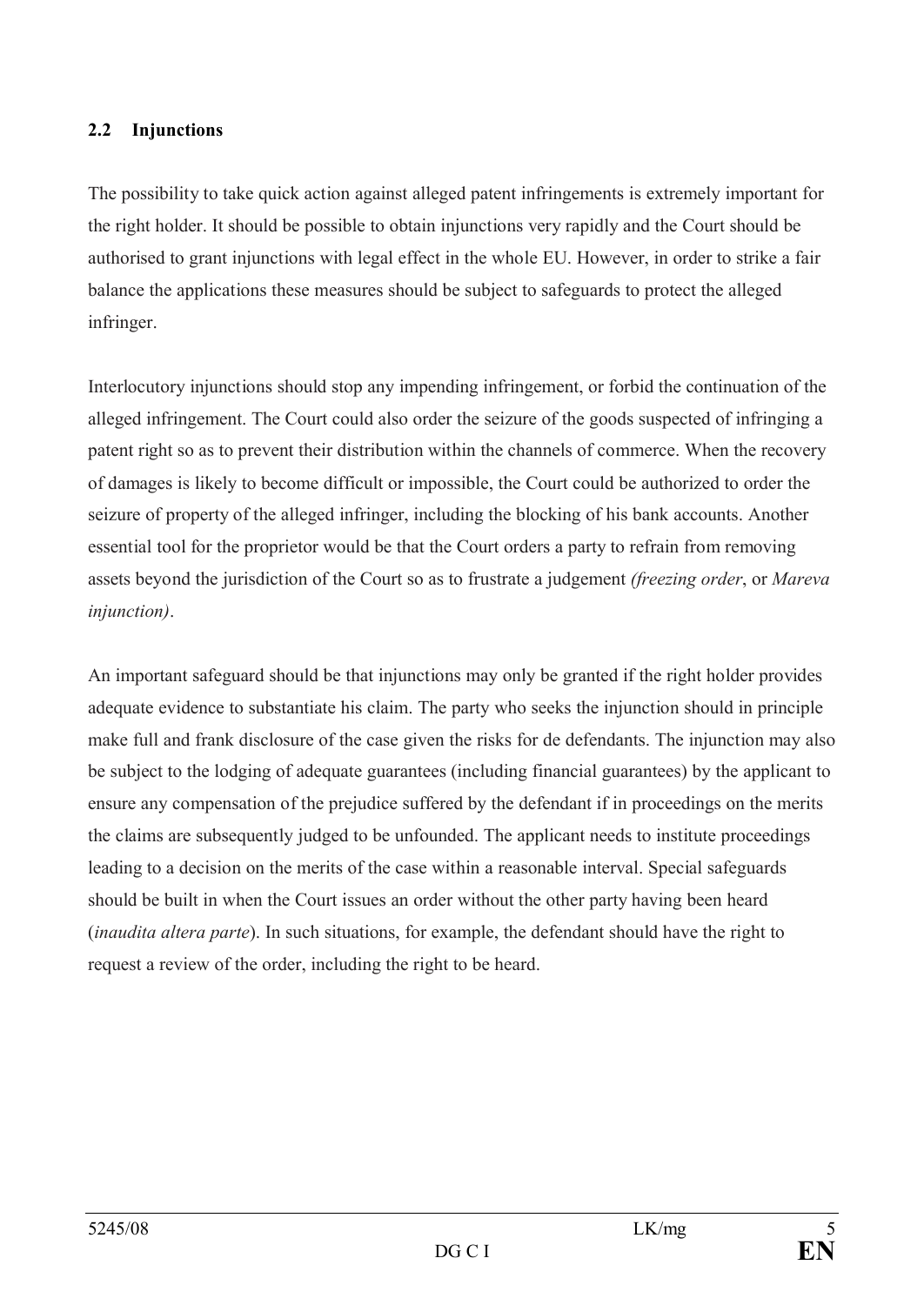Injunctions should be based on the principle of equity and judges should be given criteria for weighting the interests of all the parties. In order to avoid abuse, it could be explored whether the request for injunctions should be limited to situations where the applicant manufactures or commercialises competing products.

## **2.3 Damages, legal costs and periodic penalty payments**

Once the Court confirms that a patent right has been infringed, the right holder would be entitled to receive damages as a compensation for the prejudice actually suffered.

The Court should have two ways of setting the specific level of damages. Firstly, it could take into account all appropriate aspects of the prejudice, such as unfair profits made by the infringer and/or lost profits if the patentee can show that he lost sales as a result of the defendant's infringing sales. It could also take into account elements other than economic factors, such as the moral prejudice caused to the right holder. Secondly, the Court could set the damages as a *lump sum* on the basis of certain elements. A *lump sum* should always be at least the amount of the customary licence fee which would have been due if the infringer had requested authorisation to use the patented invention in question.

These methods do not contain an upper limit. It should however not be the aim to introduce an obligation to provide for punitive damages. This is in conformity with common practice in EU patent litigation.

The legal costs and other expenses incurred by the successful party such as costs for expertise or research should, as a general rule, be borne by the unsuccessful party. The Court should have the flexibility to order that costs be apportioned equitably or that the parties bear their own costs. In any event, a party should bear unnecessary costs it has caused in the proceedings.

If a party does not comply with the terms of an order of the Court, then this could be sanctioned with a periodic penalty payment payable to the party mentioned in the order. The individual fine should be proportionate to the importance of the order to be enforced.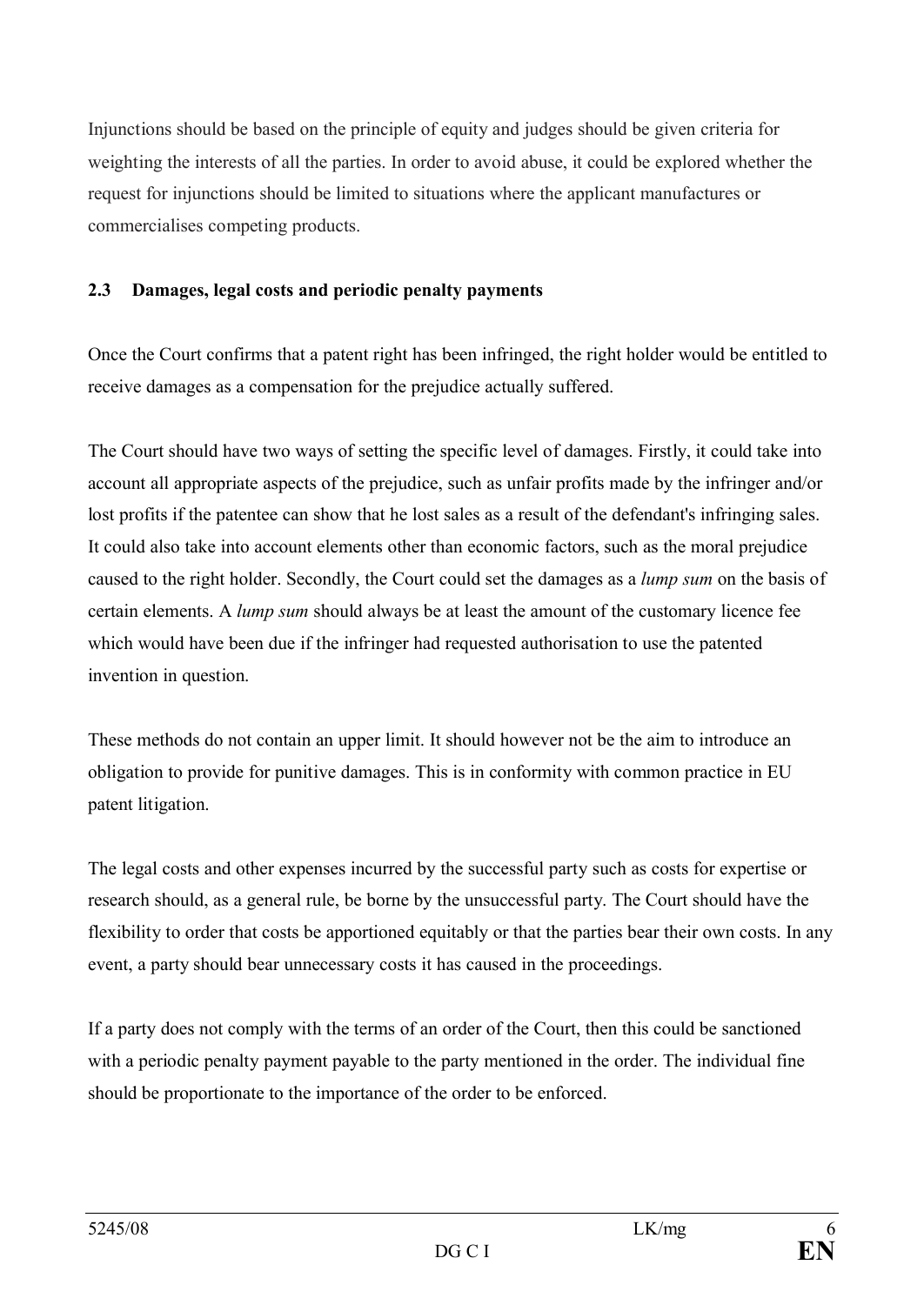#### **3. Procedures**

### **3.1 The parties and their representatives**

The group of persons entitled to have access to the Court in order to seek application of the procedures and remedies should naturally include patent owners. However, other persons authorised to use the patent right, especially licensees, could also have access to the Court. It should be explored if, and to what extent, the holders of exclusive licences and the holders of other licenses may initiate proceedings before the Court in the same way as the proprietor of the patent.

The parties should be represented by lawyers authorised to practise before a court of a Member State. In patent litigation, questions of technology play an important part in order to reach a legally sound decision. Technical expertise is required not only on the side of the Court but also on the side of the parties. The lawyers should therefore have the possibility to involve and to act together with a European Patent Attorney who is a national of a Member State and entered on the list maintained by the EPO. The European Patent Attorney should be allowed to speak at hearings.

It goes without saying that all representatives should enjoy the rights and immunities necessary to the independent exercise of the duties.

### **3.2 The written and oral procedure**

The written and oral procedures should be organised in a proportionate, flexible and balanced manner. They must contribute to high quality decisions which may only be based on arguments or evidence on which the parties have had an opportunity to present their comments.

It may be useful that after the written procedure and under the responsibility of one of the judges an interim hearing is convened in order to explore the possibility of an early settlement.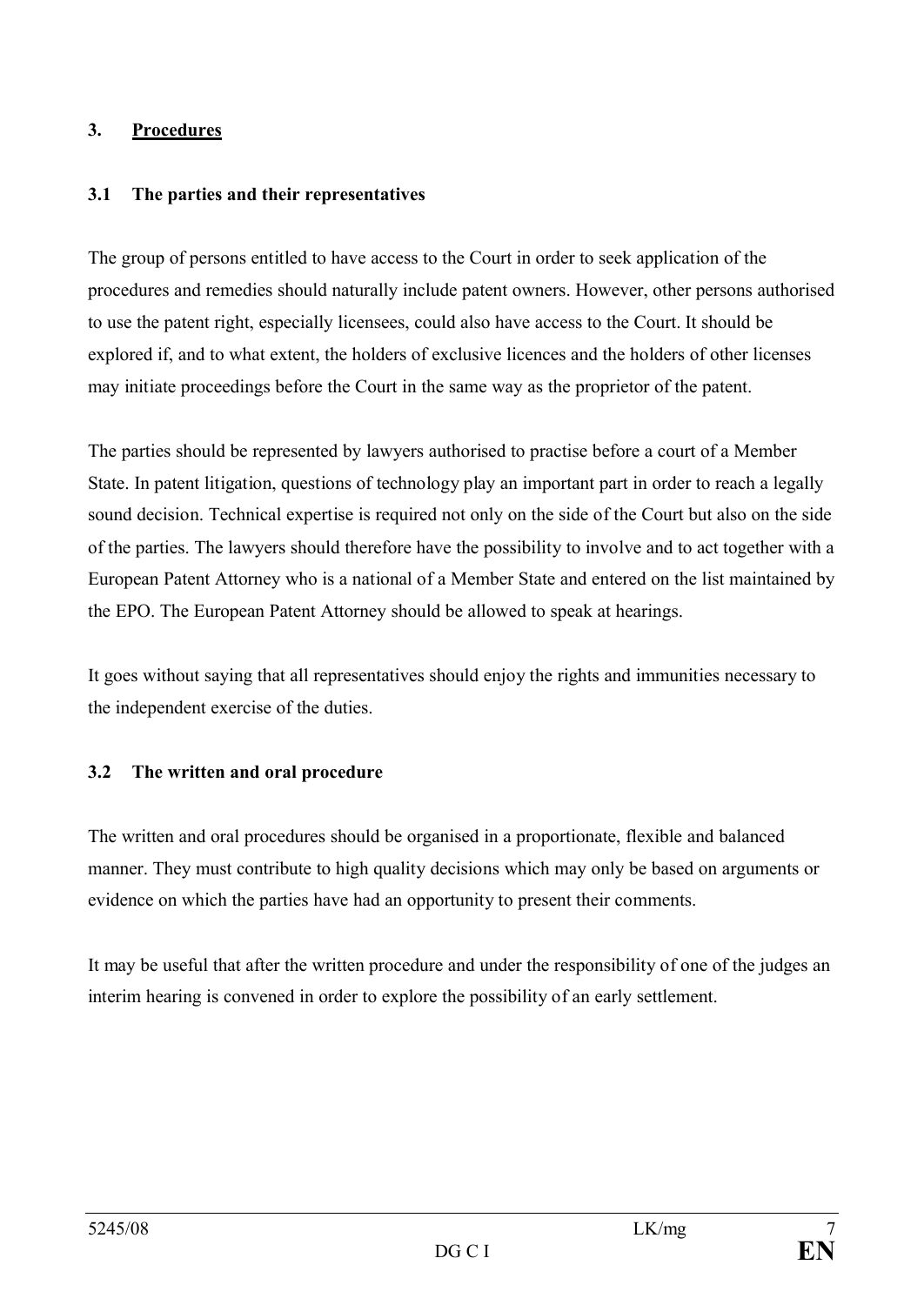An oral procedure may be necessary to give parties the opportunity to explain properly the merits of their arguments. The Court may however, after having heard the parties, dispense with the oral procedure.

All or part of the procedures should be conducted in electronic form or otherwise making good use of modern communication technologies such as video conferencing. The costs for making use of these technologies should normally be borne by the Court.

# **3.3 Reversal of the burden of proof**

The owner of a patent who institutes proceedings before the Court against an alleged infringer must provide proof of this infringement. However, when the alleged infringement concerns a patented process for obtaining a product, it may be very difficult for the patent owner to prove that the claimed process was not used in the manufacture of the product. This is for example the case if there is a strong probability that the identical product was made using the patented process but the patent owner has been unable to determine the process actually used despite reasonable efforts.

In such situations specific rules on the reversal of the burden of proof could be considered. The Court could then order the defendant to prove that the process of obtaining the identical product is different from the patented process. The legitimate interests of the defendant in protecting his manufacturing and business secrets should be taken into account.

# **4. Decisions**

The Court should decide in accordance with the requests submitted by the parties. Apart from wellknown facts, decisions on the merits may only be based on the grounds, facts and evidence put forward by the parties.